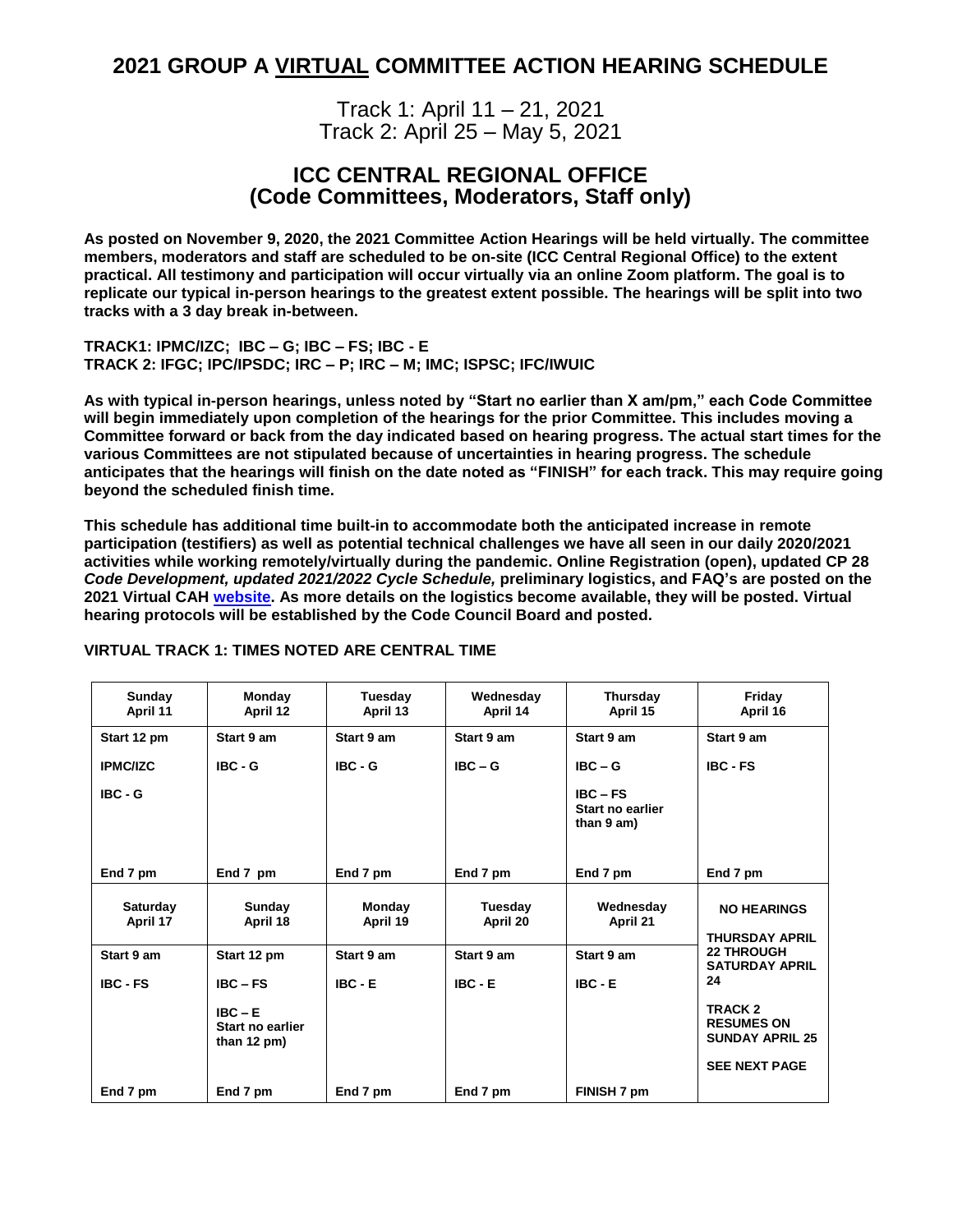## **VIRTUAL TRACK 2: TIMES NOTED ARE CENTRAL TIME**

| Sunday<br>April 25             | Monday<br>April 26              | Tuesday<br>April 27            | Wednesday<br>April 28                       | Thursday<br>April 29           | Friday<br>April 30                                                                              |
|--------------------------------|---------------------------------|--------------------------------|---------------------------------------------|--------------------------------|-------------------------------------------------------------------------------------------------|
| Start 12 pm                    | Start 9 am                      | Start 9 am                     | Start 9 am                                  | Start 9 am                     | Start 9 am                                                                                      |
| <b>IFGC</b>                    | <b>IPC/IPSDC</b>                | $IRC - P$                      | $IRC - M$                                   | <b>IMC</b>                     | <b>ISPSC</b>                                                                                    |
| <b>IPC/IPSDC</b>               | $IRC - P$                       | $IRC - M$                      | <b>IMC</b><br>Start no earlier<br>than 9 am | <b>ISPSC</b>                   | <b>IFC/IWUIC</b><br>Start no earlier<br>than 9 am                                               |
| End 7 pm                       | End 7 pm                        | End 7 pm                       | End 7 pm                                    | End 7 pm                       | End 7 pm                                                                                        |
| <b>Saturday</b><br>May 1       | Sunday<br>May 2                 | Monday<br>May 3                | Tuesday<br>May 4                            | Wednesday<br>May 5             |                                                                                                 |
| Start 9 am<br><b>IFC/IWUIC</b> | Start 12 pm<br><b>IFC/IWUIC</b> | Start 9 am<br><b>IFC/IWUIC</b> | Start 9 am<br><b>IFC/IWUIC</b>              | Start 9 am<br><b>IFC/IWUIC</b> | <b>2021 VIRTUAL</b><br><b>COMMITTEE</b><br><b>ACTION</b><br><b>HEARINGS</b><br><b>COMPLETED</b> |
| End 7 pm                       | End 7 pm                        | End 7 pm                       | End 7 pm                                    | FINISH 7 pm                    |                                                                                                 |

#### **Notes:**

- Code change agenda to be posted March 1<sup>st</sup>.
- Hearing times may be modified at the discretion of the Chairman based on hearing progress.
- Morning and afternoon breaks will be announced. A lunch break is planned for each day. A dinner break is not planned. The hearings are scheduled to adjourn for dinner and resume the next day, unless otherwise necessary to complete the agenda.
- Because of uncertainties in hearing progress, the start time indicated as "start no earlier than xx" is conservatively estimated and is not intended to be a hearing progress target. (See introductory text on page 1).
- Consult the hearing order in the posted code change agenda for:
	- $\circ$  Code changes for multiple codes heard by a single Committee: IPMC/IZC; IPC/IPSDC; IFC/IWUIC
	- $\circ$  Code changes to be heard by a Committee other than the Committee under which the code change is designated.
	- $\circ$  Code changes comprised of multiple parts where each part is heard by a different Committee.
	- $\circ$  Code changes to the definitions to determine the applicable Committee who will hear the change to the definition for the respective code.
	- o Code change proposals submitted to the ICC Performance Code which will be considered by the applicable Group A Committee.

#### **Code Committees/Codes:**

- IBC-E: International Building Code (IBC) Egress provisions. Chapters 10 and 11
- IBC-FS: IBC Fire Safety provisions. Chapters 7, 8, 9 (partial), 14 and 26. Majority of IBC Chapter 9 is maintained by the IFC
- IBC-G: IBC General provisions. Chapters  $3 6$ , 12, 13, 27 33
- IFC/IWUIC: International Fire and Wildland-Urban Interface Codes
- IFGC: International Fuel Gas Code
- IMC: International Mechanical Code
- IPC/IPSDC: International Plumbing and Private Sewage Disposal Codes
- IPMC/IZC: International Property Maintenance and Zoning Codes